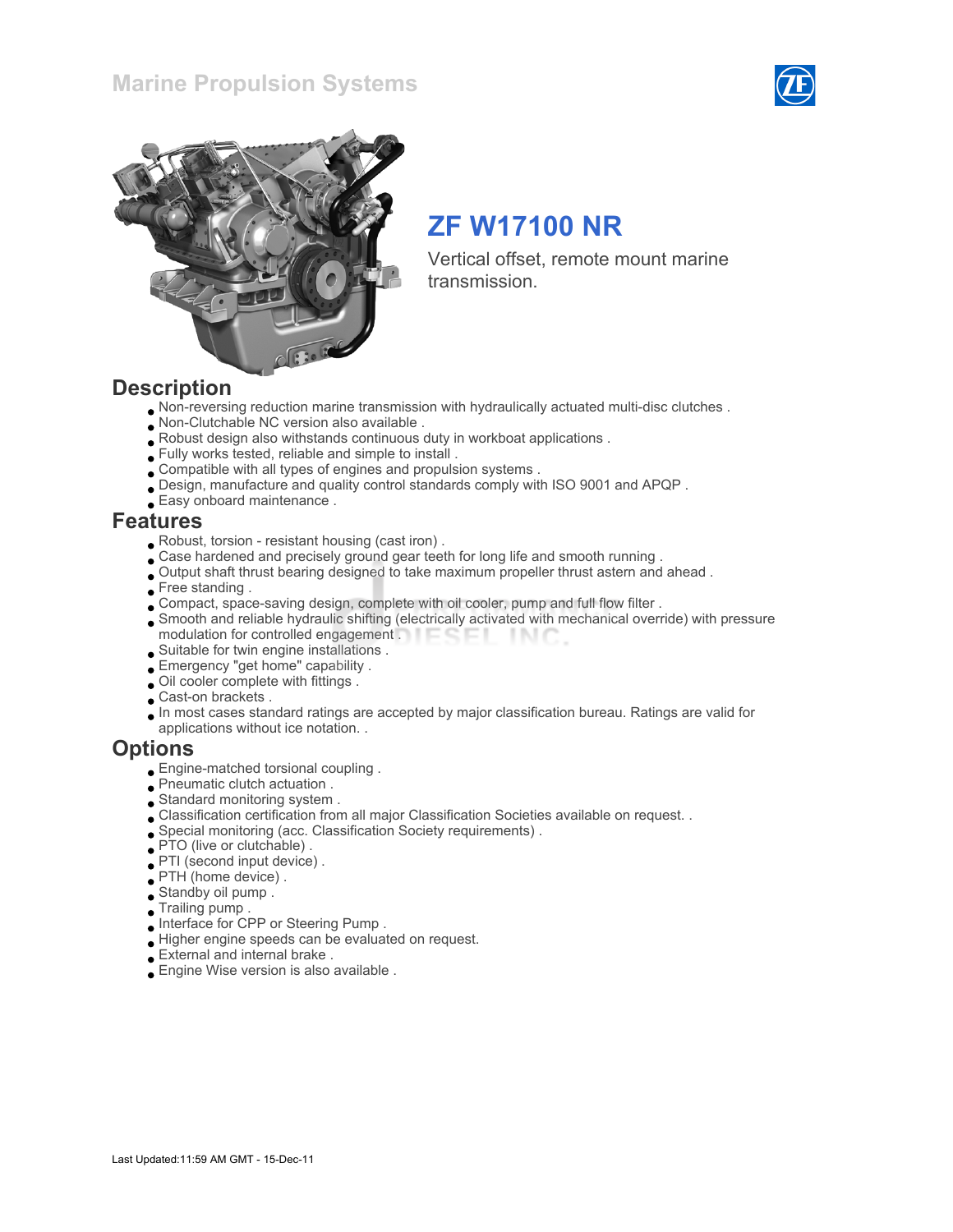# ZF W17100 NR Ratings

# Continuous Duty

| <b>RATIOS</b>                        | MAX. TORQUE POWER/RPM |                                                                                  |                      | <b>INPUT POWER CAPACITY</b> |            |    |           |    |    | MAX. |            |
|--------------------------------------|-----------------------|----------------------------------------------------------------------------------|----------------------|-----------------------------|------------|----|-----------|----|----|------|------------|
| <b>SER</b>                           | Nm                    | ftlb                                                                             | <b>kW</b>            | hp                          | <b>kW</b>  | hp | <b>kW</b> | hp | kW | hp   | <b>RPM</b> |
|                                      | 720 rpm               |                                                                                  | 1000 rpm $\parallel$ |                             | $1200$ rpm |    |           |    |    |      |            |
| $\blacksquare$ 4.556*, 5.000, 5.522* |                       | 20342   15003   2.1301   2.8564   1534   2057   2130   2856   2556   3428   1600 |                      |                             |            |    |           |    |    |      |            |
| $\blacksquare$ 6.000                 |                       | 18336   13524   1.9200   2.5748   1382   1854   1920   2575   2304   3090   1600 |                      |                             |            |    |           |    |    |      |            |
| * Special Order Ratio.               |                       |                                                                                  |                      |                             |            |    |           |    |    |      |            |

Higher engine speeds can be evaluated on request.

Ratings shown for the ZF W17000, and larger gearboxes, are valid for applications without ice classification and comply with BV (Bureau Veritas) rules.

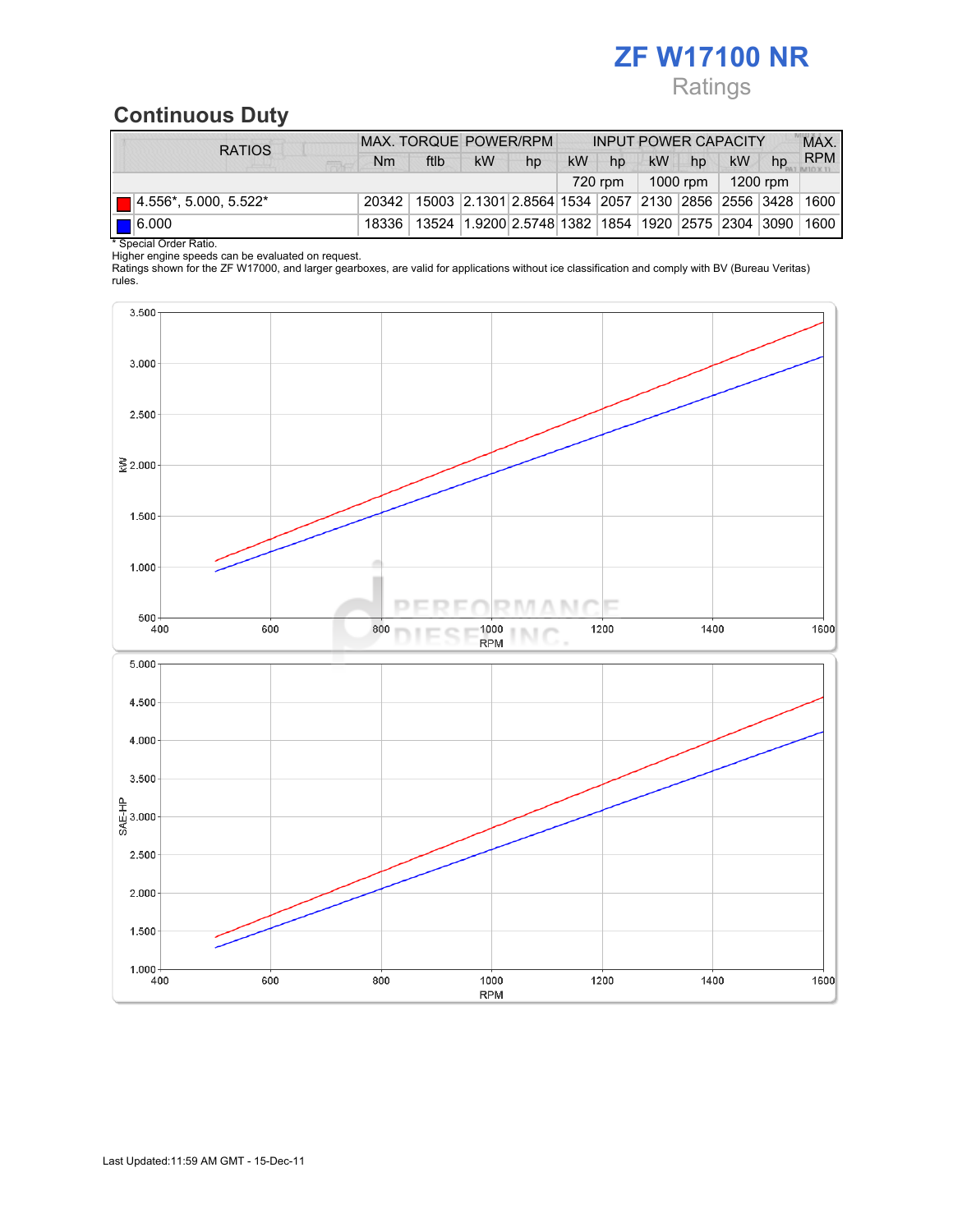

**Dimensions** 





| mm (inches)                 |                |                |                |                                                                            |  |                |                |            |  |
|-----------------------------|----------------|----------------|----------------|----------------------------------------------------------------------------|--|----------------|----------------|------------|--|
|                             | B <sub>1</sub> | B <sub>2</sub> | H <sub>1</sub> | H <sub>2</sub>                                                             |  | L <sub>1</sub> | L <sub>2</sub> |            |  |
| 600(23.6)                   | 850 (33.5)     |                |                | $ 850(33.5) $ 725 (28.5) $ 1,030(40.6) 1,866(73.5) 1,504(59.2) 488(19.2) $ |  |                |                | 925 (36.4) |  |
|                             |                | Weight kg (lb) |                | Oil Capacity Litre (US qt)                                                 |  |                |                |            |  |
| 4,750 (10,450)<br>171 (181) |                |                |                |                                                                            |  |                |                |            |  |

DIESEL INC.

|    |                |             |  |  |                                         | <b>Bolt Holes</b> |              |      |    |
|----|----------------|-------------|--|--|-----------------------------------------|-------------------|--------------|------|----|
|    |                |             |  |  | No.                                     |                   | Diameter (E) |      |    |
| mm | $\overline{m}$ | mm in mm in |  |  | mm                                      |                   |              | mm   |    |
|    |                |             |  |  | 500 19.7 410 16.1 250 9.84 50.0 1.97 15 |                   |              | 29.0 | 14 |

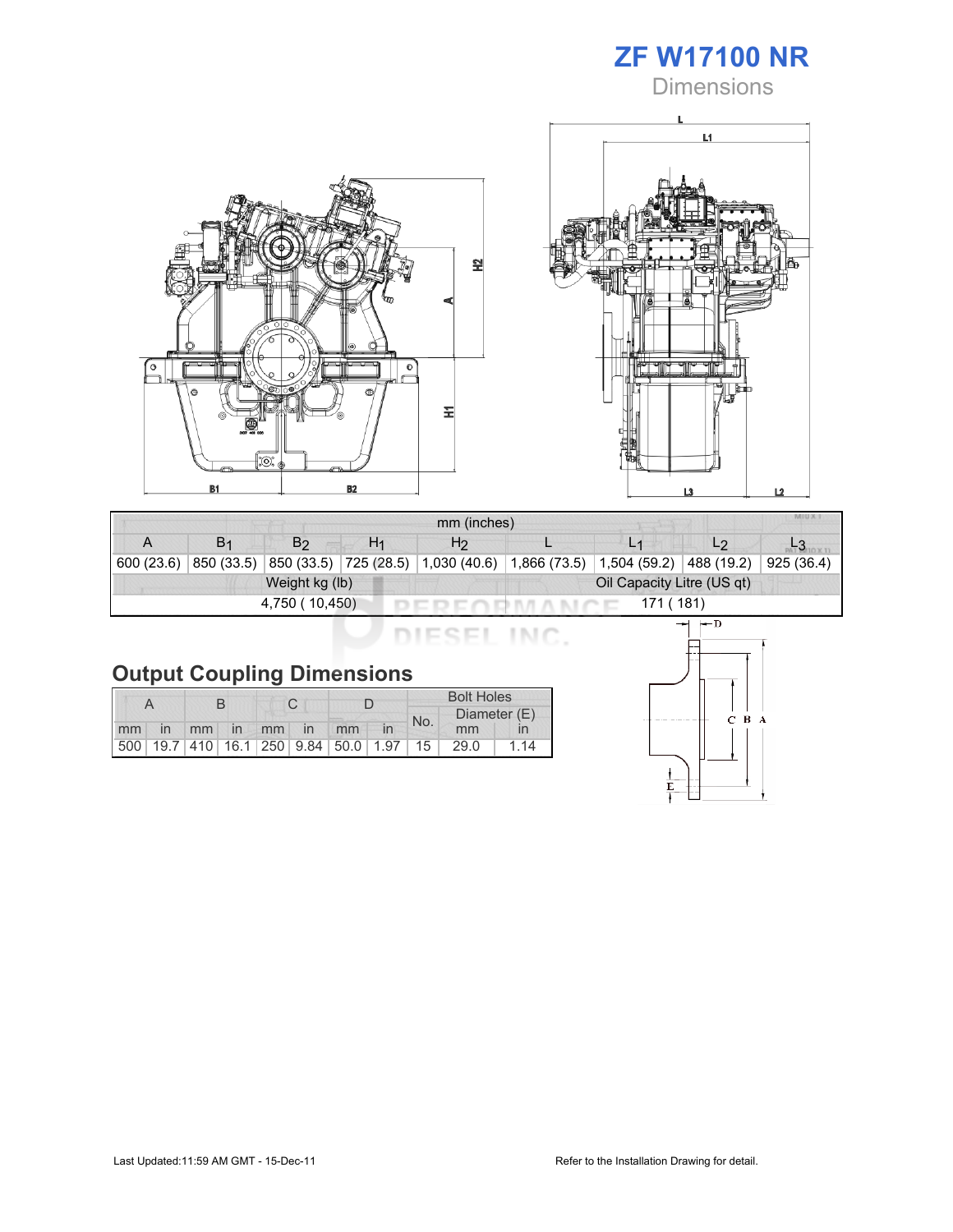

## **PTO Configurations**

#### Front PTO23 (NR\* Version)

#### Front PTO81 (NR\* Version)

Front PTO83 (NR\* Version)





#### Top PTO71 (R\*+NR\* Version)



#### Top PTO72 (R\*+NR\*Version)





**PTO** Input shaft गागा Ŧ 唖 痖 ᆸ  $\overline{OD}$  $Box_$ Output shaft

Top PTO73 (R\*+NR\* Version)



Brake (NR\* Version)





Front PTO73 (aux. pump) with SAE A to CC (NR\* Version)



\*R= Reversing \*NR= Non-Reversing

Front PTI24 (NR\* Version)